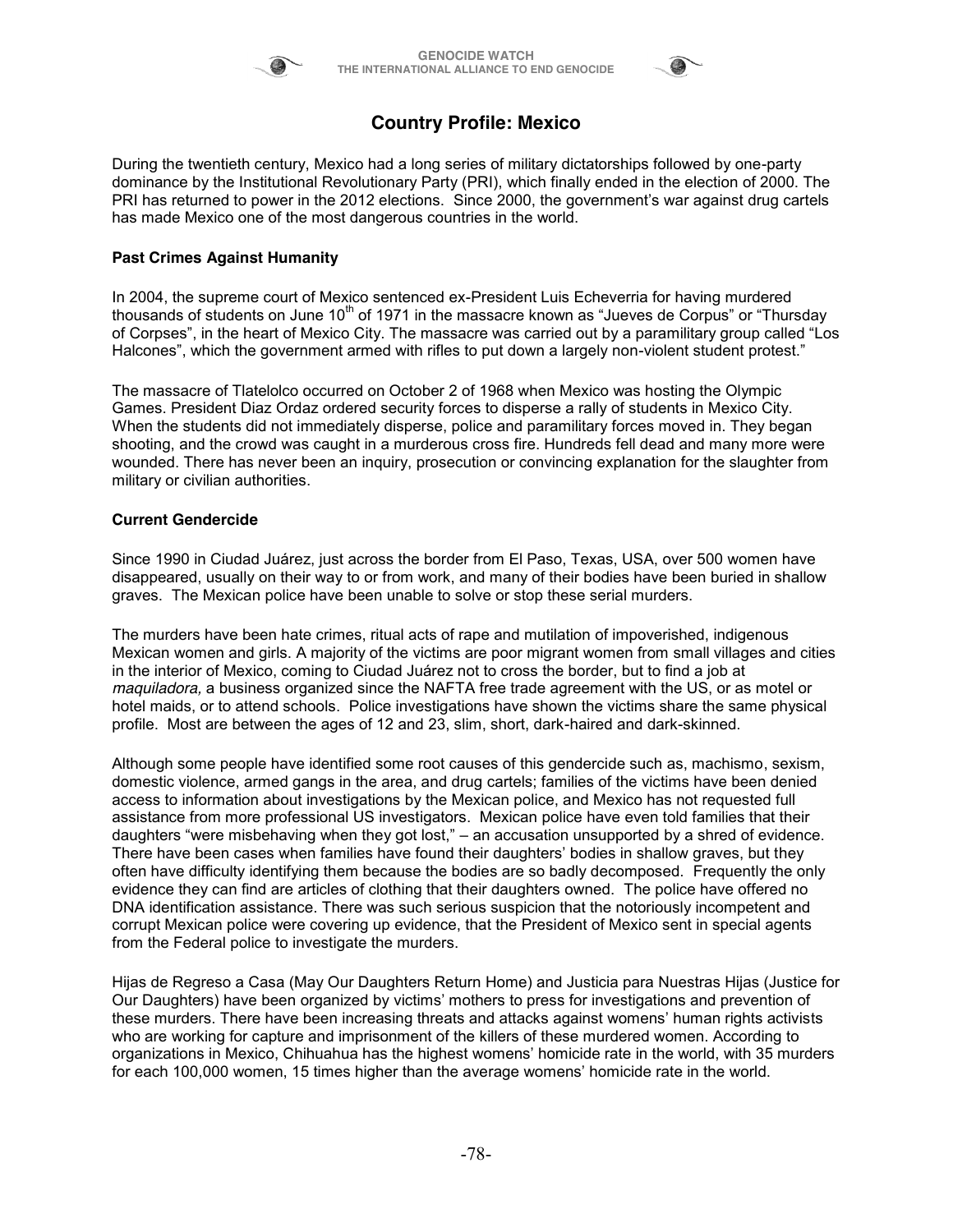



# **Threats to indigenous peoples in Mexico**

Mexico has been ruled by a white, europeanized aristocracy since its conquest by the Conquistadores. Its indigenous "Indian" groups have been suppressed and exploited. Mayans and other indigenous communities have suffered violence for centuries. The Mexican government continues to tolerate attacks by armed militias working for large white landowners (latifundios).

In May 2012, threats against Mayans living in Chiapas state included demands that they move out of their homes and off their land. Some Mayans have already been killed. On 19 May 2012, a Mayan leader received a written warning that said "Damn Indians, get away from here with your dead, get …out of here, and take your human rights with you. We've only just started the party, soon there will be food for the vultures"." ("maltidos indios, larguense con sus muertos, saquense a….con todo y sus derechos humanos. Apenas comenzamos la fiesta, pronto habrá comida para los Zopilotes").

Armed revolutionary groups have organized to defend the rights of indigenous peoples. Most of them have adopted Marxist ideologies. In 1994, the day NAFTA went into effect, a guerrilla movement in the state of Chiapas held a public protest to denounce capitalism. The Zapatista National Liberation Army (EZLN), a guerrilla group, has kidnapped several political leaders and civilians, and held them for ransom. Other guerrilla groups, including the Popular Revolutionary Army (EPR), and the Insurgent People's Revolutionary Army (ERPI) have also used kidnapping to raise money. The groups are usually made up of Marxist students, and under-employed professionals and workers, rather than peasants.

#### **Drug cartels, organized and unorganized crime**

Since the 1970's, a major challenge to the sovereignty of the Mexican government has come from drug trafficking cartels. During 2007 more than 2500 people were killed, many of them innocent civilians, and during 2008 the death toll rose to more than 6000. The death toll from drug cartel murders rose to over 47,500 in 2011.

People in Mexico are exhausted by the continuous violence that has made Mexico so dangerous. Because neither the military nor the federal government, through its police forces, have successfully stopped the violence, community "para-police" militias have been organized to fight drug cartels, just as they were in Colombia. If the plague of drug cartel killing is not stopped, Mexican society will descend into anarchy.

To fight the drug cartels, armed ranchers' militias have been formed known as the "army that liberates the people", and have hung banners with messages threatening the drug traffickers. However, two drug cartel financed groups, "The Black Command" and "The Avenger of the People", have also hung messages accusing a former leader of the ranchers of directing a drug cartel himself. And to make things worse, the decentralized, ultraviolent crime group known as "Los Zetas" literally beheads scores of people and leaves their dismembered bodies in public squares.

Genocide Watch considers Mexico to be at Stage 5, Polarization due to Mexico's polarized political, ethnic, and criminal groups and due to death threats against indigenous groups and women. Genocide Watch recommends:

- Full investigations must be conducted into threats made against Mayans and other indigenous peoples.
- Protection of women should be a priority. The US should offer training and help Mexican investigators of the murders of women in Ciudad Juarez. The World Bank and the Inter-American Bank should grant loans to increase the capacity of the Mexican police to recruit more women, and reduce violence against women.
- Effective anti-corruption laws and enforcement must be priorities for the Mexican government.